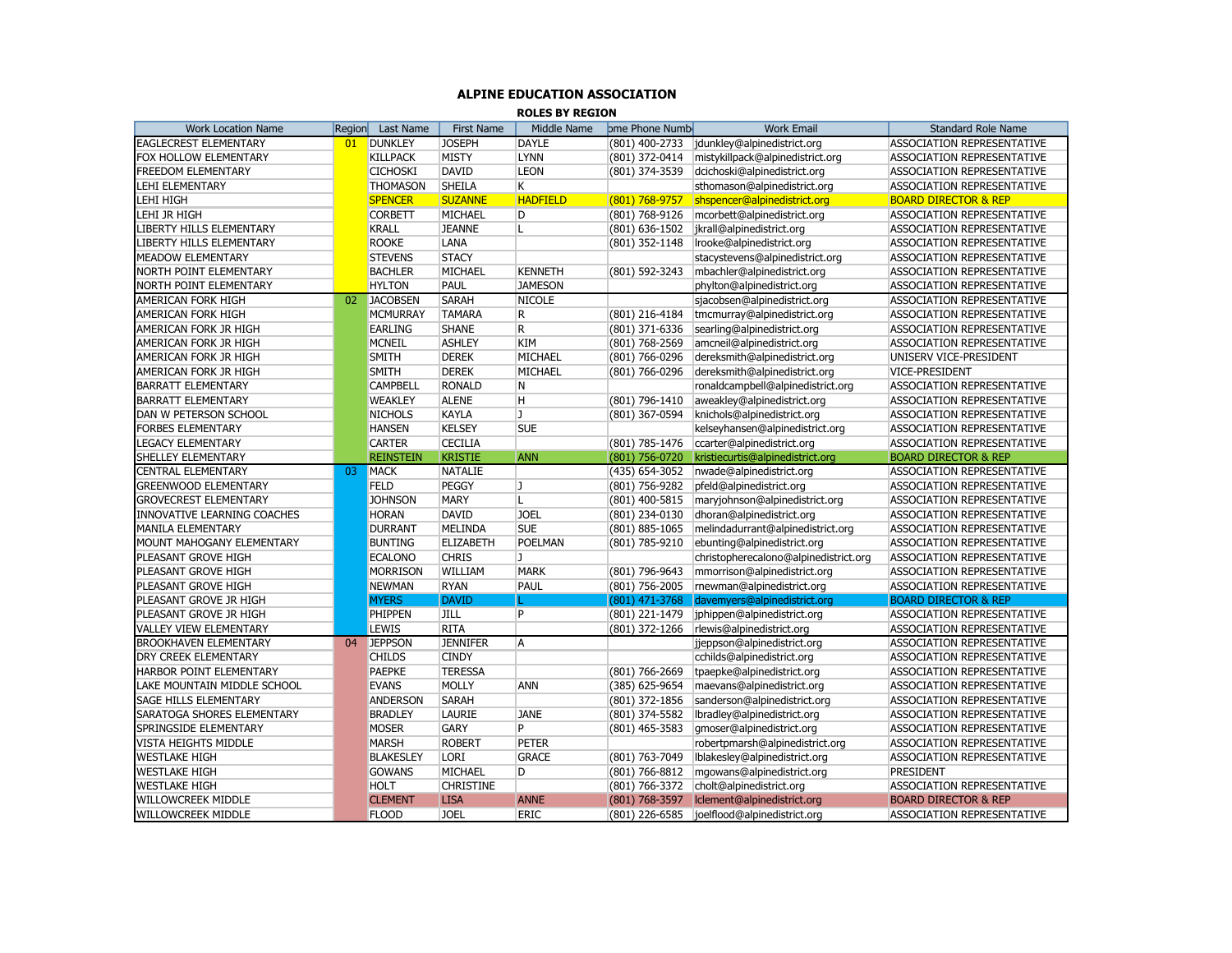| CANYON VIEW JR HIGH           | 05 | HOUSLEY          | <b>JEREMY</b>    | <b>CLAYTON</b>  | (801) 446-9337 | chousley@alpinedistrict.org             | <b>ASSOCIATION REPRESENTATIVE</b> |
|-------------------------------|----|------------------|------------------|-----------------|----------------|-----------------------------------------|-----------------------------------|
| CANYON VIEW JR HIGH           |    | <b>MOSBACKER</b> | <b>PATRICK</b>   |                 | (801) 623-4382 | pmosbacker@alpinedistrict.org           | ASSOCIATION REPRESENTATIVE        |
| <b>CASCADE ELEMENTARY</b>     |    | <b>GREENE</b>    | <b>BENNETT</b>   | LEE.            |                | bgreene@alpinedistrict.org              | <b>ASSOCIATION REPRESENTATIVE</b> |
| <b>CENTENNIAL ELEMENTARY</b>  |    | <b>LANGSTON</b>  | <b>KATHLEEN</b>  |                 | (801) 765-4504 | klangston@alpinedistrict.org            | ASSOCIATION REPRESENTATIVE        |
| FOOTHILL ELEMENTARY           |    | <b>MADSEN</b>    | <b>JAMIE</b>     | A               | (801) 796-3844 | jamiemadsen@alpinedistrict.org          | ASSOCIATION REPRESENTATIVE        |
| <b>ORCHARD ELEMENTARY</b>     |    | <b>PAYNTER</b>   | <b>JOHN</b>      |                 | (801) 358-7980 | jpaynter@alpinedistrict.org             | <b>BOARD DIRECTOR &amp; REP</b>   |
| <b>OREM HIGH</b>              |    | <b>SHAW</b>      | VALERIE          |                 |                | (801) 373-5244 vshaw@alpinedistrict.org | <b>ASSOCIATION REPRESENTATIVE</b> |
| <b>SHARON ELEMENTARY</b>      |    | NEED             |                  |                 |                |                                         | ASSOCIATION REPRESENTATIVE        |
| CHERRY HILL ELEMENTARY        | 06 | <b>AMADO</b>     | <b>HEATHER</b>   | <b>RUTH</b>     | (928) 550-9772 | hamado@alpinedistrict.org               | <b>BOARD DIRECTOR</b>             |
| <b>CHERRY HILL ELEMENTARY</b> |    | PITARDI          | <b>JOSETTE</b>   |                 | (801) 224-5586 | jpitardi@alpinedistrict.org             | ASSOCIATION REPRESENTATIVE        |
| LAKERIDGE JR HIGH             |    | <b>SCHLOSSER</b> | <b>KAREN</b>     |                 | (801) 802-9028 | kschlosser@alpinedistrict.org           | ASSOCIATION REPRESENTATIVE        |
| LAKERIDGE JR HIGH             |    | <b>STANGER</b>   | <b>JULIA</b>     |                 | (801) 226-8354 | jstanger@alpinedistrict.org             | ASSOCIATION REPRESENTATIVE        |
| MOUNTAIN VIEW HIGH            |    | <b>FIELDSTED</b> | <b>MACK</b>      |                 |                | mfieldsted@alpinedistrict.org           | ASSOCIATION REPRESENTATIVE        |
| <b>OREM ELEMENTARY</b>        |    | <b>ANDERSON</b>  | <b>TRISHA</b>    |                 | (801) 234-9143 | trishaanderson@alpinedistrict.org       | <b>ASSOCIATION REPRESENTATIVE</b> |
| PARKSIDE ELEMENTARY           |    | SOLORZANO        | <b>ELIESA</b>    | <b>MOANA</b>    | (801) 768-4773 | esolorzano@alpinedistrict.org           | ASSOCIATION REPRESENTATIVE        |
| POLARIS HIGH                  |    | <b>PHILLIPS</b>  | <b>AMBERLY</b>   |                 |                | amberly@alpinedistrict.org              | <b>BOARD DIRECTOR &amp; REP</b>   |
| POLARIS WEST                  |    | <b>HANSEN</b>    | <b>BRITTANY</b>  | <b>BODILY</b>   |                | brittanyhansen@alpinedistrict.org       | <b>ASSOCIATION REPRESENTATIVE</b> |
| <b>SUMMIT HIGH</b>            |    | <b>COLE</b>      | <b>ROSEMARY</b>  | <b>WASHBURN</b> |                | rosemarycole@alpinedistrict.org         | ASSOCIATION REPRESENTATIVE        |
| <b>Trailside Elementary</b>   |    | <b>WHALEY</b>    | <b>SCOTTEN</b>   | <b>HUGH</b>     | (801) 623-8590 | swhaley@alpinedistrict.org              | ASSOCIATION REPRESENTATIVE        |
| <b>VINEYARD ELEMENTARY</b>    |    | <b>LONGSON</b>   | <b>MATT</b>      | <b>SCOTT</b>    | (801) 513-8981 | mlongson@alpinedistrict.org             | ASSOCIATION REPRESENTATIVE        |
| <b>WESTMORE ELEMENTARY</b>    |    | <b>DRAPER</b>    | <b>DEBORAH</b>   | <b>ANN</b>      | (801) 221-8232 | ddraper@alpinedistrict.org              | ASSOCIATION REPRESENTATIVE        |
| <b>ASPEN ELEMENTARY</b>       | 07 | <b>COTTRELL</b>  | <b>KRISTEN</b>   |                 | (801) 943-8380 | kcottrell@alpinedistrict.org            | ASSOCIATION REPRESENTATIVE        |
| <b>BONNEVILLE ELEMENTARY</b>  |    | <b>KENNEDY</b>   | <b>KARLA</b>     |                 | (801) 874-4463 | kkennedy@alpinedistrict.org             | <b>BOARD DIRECTOR &amp; REP</b>   |
| LINDON ELEMENTARY             |    | <b>DODGE</b>     | MELANIE          | M               | (801) 492-9005 | mdodge@alpinedistrict.org               | ASSOCIATION REPRESENTATIVE        |
| NORTHRIDGE ELEMENTARY         |    | <b>BUNKER</b>    | <b>STEPHEN</b>   | R.              | (801) 356-3380 | sbunker@alpinedistrict.org              | <b>ASSOCIATION REPRESENTATIVE</b> |
| OAK CANYON JR HIGH            |    | <b>DUGOVIC</b>   | <b>TIMOTHY</b>   | <b>NELSON</b>   |                | tdugovic@alpinedistrict.org             | ASSOCIATION REPRESENTATIVE        |
| OAK CANYON JR HIGH            |    | <b>LISTER</b>    | <b>LISA</b>      |                 | (801) 471-7552 | llister@alpinedistrict.org              | ASSOCIATION REPRESENTATIVE        |
| OREM JR HIGH                  |    | <b>CONRAD</b>    | <b>MARY</b>      | <b>EILEEN</b>   | (801) 358-9696 | meconrad@alpinedistrict.org             | ASSOCIATION REPRESENTATIVE        |
| ROCKY MOUNTAIN ELEMENTARY     |    | <b>NELSON</b>    | <b>SARAH</b>     | ANN             | (972) 658-2664 | sarahnelson@alpinedistrict.org          | ASSOCIATION REPRESENTATIVE        |
| <b>TIMPANOGOS HIGH</b>        |    | <b>SMITH</b>     | <b>TUCKER</b>    | <b>JORDAN</b>   |                | tuckersmith@alpinedistrict.org          | <b>ASSOCIATION REPRESENTATIVE</b> |
| <b>WINDSOR ELEMENTARY</b>     |    | <b>LEDESMA</b>   | <b>OSCAR</b>     |                 | (801) 377-3407 | oledesma@alpinedistrict.org             | ASSOCIATION REPRESENTATIVE        |
| <b>ALPINE ELEMENTARY</b>      | 08 | KELLER           | <b>DIANE</b>     | <b>DENISE</b>   |                | dkeller@alpinedistrict.org              | <b>ASSOCIATION REPRESENTATIVE</b> |
| CEDAR RIDGE ELEMENTARY        |    | <b>BECK</b>      | KAY              |                 | (801) 763-1363 | kbeck@alpinedistrict.org                | ASSOCIATION REPRESENTATIVE        |
| CEDAR RIDGE ELEMENTARY        |    | <b>KING</b>      | <b>RUTH</b>      |                 | (801) 772-0846 | rking@alpinedistrict.org                | ASSOCIATION REPRESENTATIVE        |
| DEERFIELD ELEMENTARY          |    | <b>KITCHEN</b>   | <b>DIANE</b>     |                 | (801) 360-1689 | dkitchen@alpinedistrict.org             | ASSOCIATION REPRESENTATIVE        |
| HIGHLAND ELEMENTARY           |    | <b>BECK</b>      | GAY              |                 | (801) 772-0332 | gbeck@alpinedistrict.org                | <b>ASSOCIATION REPRESENTATIVE</b> |
| <b>HIGHLAND ELEMENTARY</b>    |    | <b>CHRISTLEY</b> | <b>DEIDRA</b>    | WILLARD         |                | dchristley@alpinedistrict.org           | ASSOCIATION REPRESENTATIVE        |
| LONE PEAK HIGH                |    | <b>JOHNSON</b>   | <b>LOIS</b>      |                 | (801) 373-3601 | ljohnson@alpinedistrict.org             | <b>BOARD DIRECTOR</b>             |
| LONE PEAK HIGH                |    | <b>REID</b>      | <b>STEPHANIE</b> |                 |                | stephaniereid@alpinedistrict.org        | ASSOCIATION REPRESENTATIVE        |
| LONE PEAK HIGH                |    | <b>TOPHAM</b>    | <b>DUSTIN</b>    | D               | (801) 768-8334 | dtopham@alpinedistrict.org              | ASSOCIATION REPRESENTATIVE        |
| MOUNTAIN RIDGE JR HIGH        |    | <b>KNITTLE</b>   | <b>JANA</b>      | LYN             |                | jknittle@alpinedistrict.org             | ASSOCIATION REPRESENTATIVE        |
| <b>TIMBERLINE MIDDLE</b>      |    | <b>NELSON</b>    | <b>TRENT</b>     |                 | (801) 434-4055 | tnelson@alpinedistrict.org              | ASSOCIATION REPRESENTATIVE        |
| <b>WESTFIELD ELEMENTARY</b>   |    | <b>JACOBS</b>    | <b>ANNE</b>      | <b>MARIE</b>    | (801) 796-7221 | ajacobs@alpinedistrict.org              | <b>ASSOCIATION REPRESENTATIVE</b> |